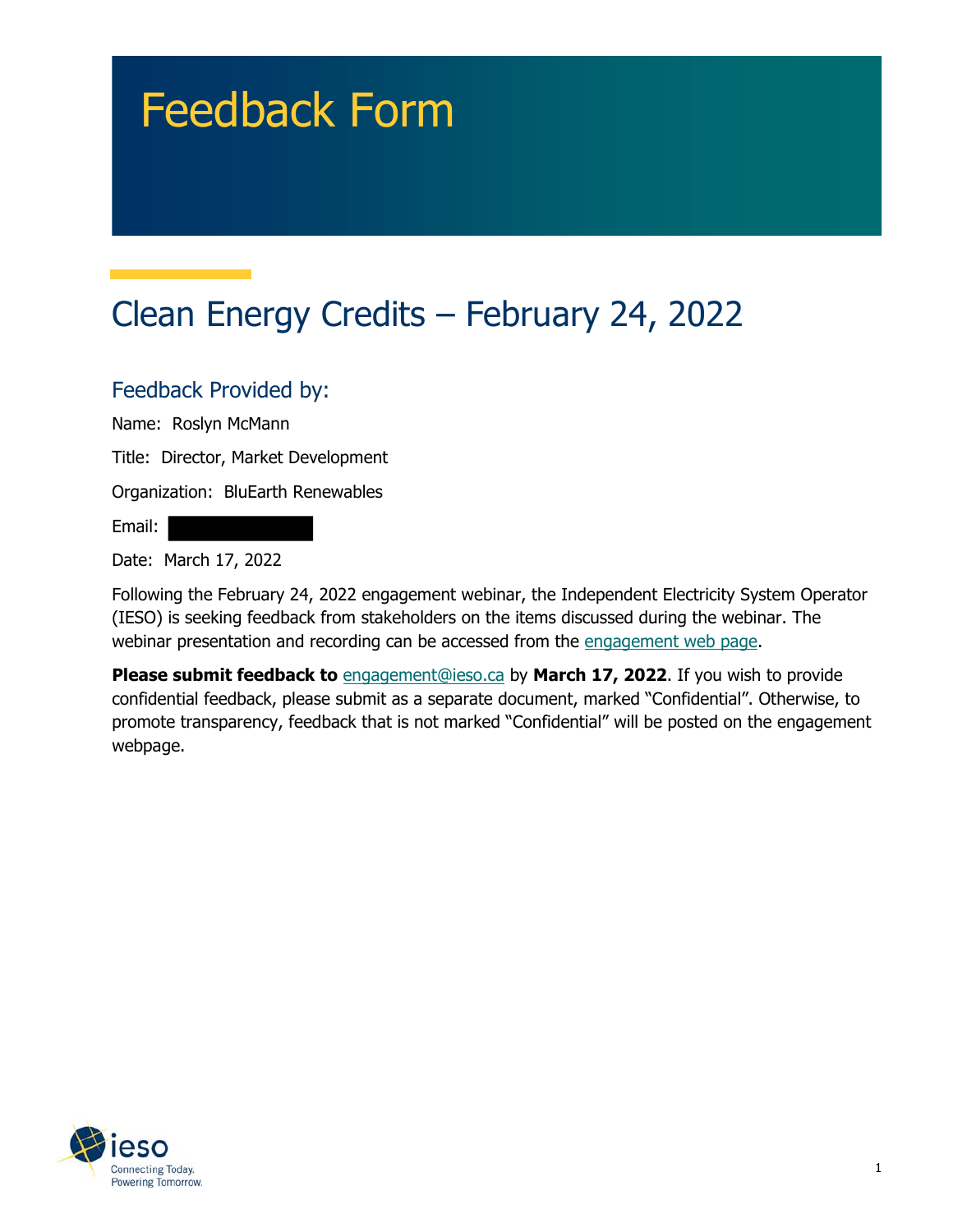### Opportunities & Challenges

| <b>Topic</b>                                                                                                                      | <b>Feedback</b>                                                                                                                                                                                                                                                                                                                                                                                                                                                                                                                                                                                                                                                                                                                                                                                                                                                                                                                                                                                                                                                                                                                                                                                                                                                                                                                                                                                                                                                                                                                                                                               |
|-----------------------------------------------------------------------------------------------------------------------------------|-----------------------------------------------------------------------------------------------------------------------------------------------------------------------------------------------------------------------------------------------------------------------------------------------------------------------------------------------------------------------------------------------------------------------------------------------------------------------------------------------------------------------------------------------------------------------------------------------------------------------------------------------------------------------------------------------------------------------------------------------------------------------------------------------------------------------------------------------------------------------------------------------------------------------------------------------------------------------------------------------------------------------------------------------------------------------------------------------------------------------------------------------------------------------------------------------------------------------------------------------------------------------------------------------------------------------------------------------------------------------------------------------------------------------------------------------------------------------------------------------------------------------------------------------------------------------------------------------|
| What are the key opportunities and<br>challenges the IESO should be aware of<br>in developing a voluntary clean energy<br>market? | BluEarth supports the Ontario government objectives<br>stated on slide 4 of the presentation, namely, leveraging<br>clean energy to attract jobs and investment, helping<br>businesses meet environmental goals and supporting<br>efforts to decarbonize and reduce greenhouse gases.<br>Globally, customer focus on carbon reduction and ESG<br>goals have resulted in large investments in renewable<br>energy in the past years. This growing trend can be seen<br>here in Canada, chiefly in Alberta, with the contracting of<br>almost 2GW of new renewables in the past three years<br>(see BRC deal tracker<br>https://www.businessrenewables.ca/deal-tracker).<br>BluEarth specifically has signed deals with both regulated<br>and voluntary entities for renewable power and associated<br>environmental attributes, which has led to construction of 5<br>solar facilities in the past year, and the launch of<br>construction on our largest wind farm to date, resulting in<br>aggregate to almost \$500 million investment and over 500<br>construction jobs. Corporate demand creates an<br>opportunity for Ontario, in line with the stated government<br>objectives to drive investment and help businesses meet<br>ESG and decarbonization objectives. However, IESO should<br>be aware that in Ontario, barriers currently exist to support<br>a growing corporate PPA market $-$ including the presence<br>of global adjustment, lack of clarity on how bilateral<br>contracts could be struck competitively and how utilities<br>could implement green pricing programs. |

### Design considerations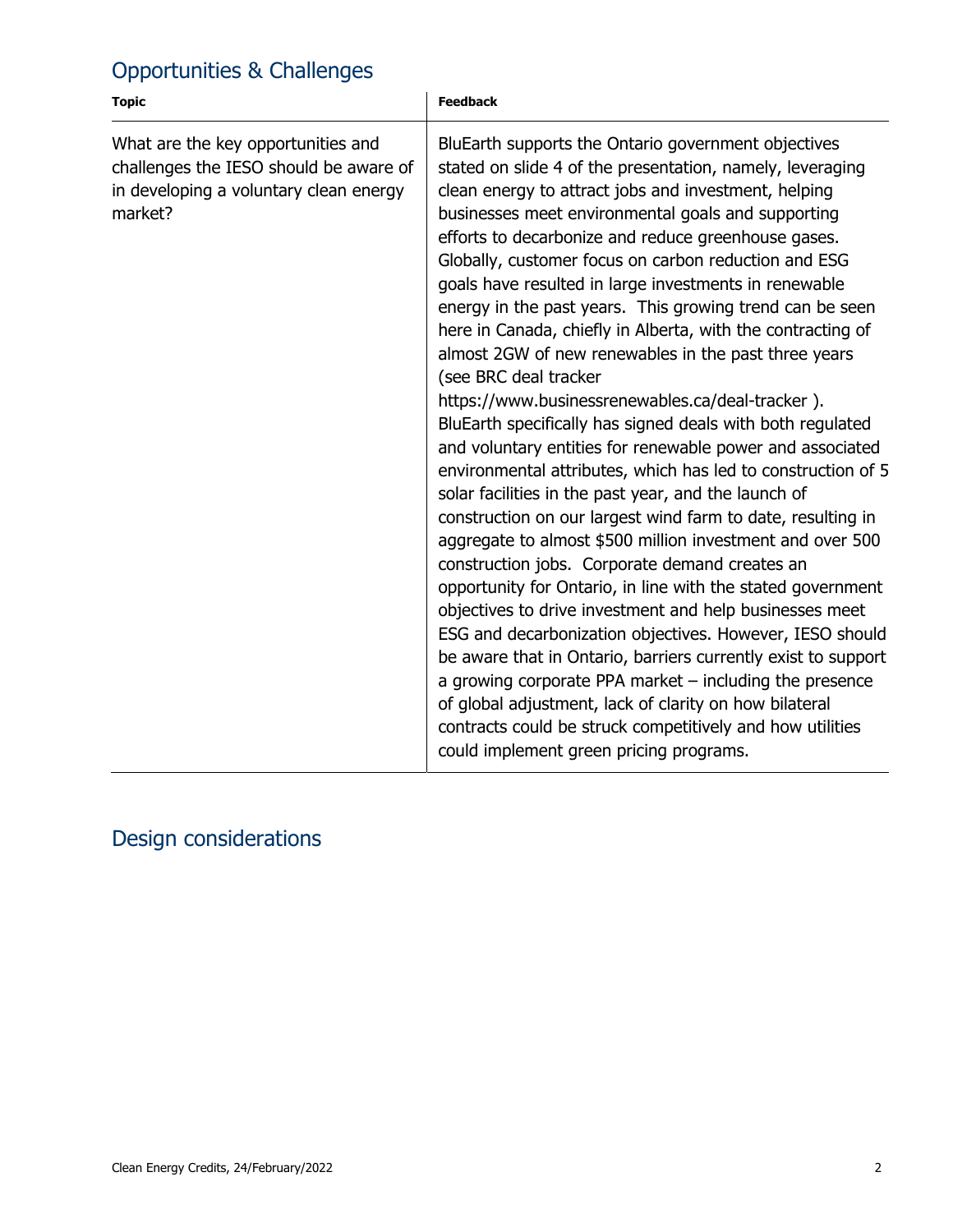| <b>Topic</b>                                                                                       | <b>Feedback</b>                                                                                                                                                                                                                                                                                                                                                                                                                                                                                                                                                                                                                                                                                                                                                                                                                                                          |
|----------------------------------------------------------------------------------------------------|--------------------------------------------------------------------------------------------------------------------------------------------------------------------------------------------------------------------------------------------------------------------------------------------------------------------------------------------------------------------------------------------------------------------------------------------------------------------------------------------------------------------------------------------------------------------------------------------------------------------------------------------------------------------------------------------------------------------------------------------------------------------------------------------------------------------------------------------------------------------------|
| Which design considerations outlined in<br>this presentation are most important to<br>you and why? | BluEarth has some concerns about how the approach will<br>encourage investment in new renewable generation, and<br>the current lack of discussion about differing values of<br>credits (for example new vs. existing, nuclear vs.<br>wind/solar). While we support the stated objectives of a<br>clean energy credit program, we do not currently see a<br>path for new generators to value EAs at this time. In the<br>related LT RFP engagement, we have suggested that given<br>the infancy of this CEC program, IESO should procure a<br>bundled product including capacity, energy and EAs.<br>Regarding design, while we understand the focus a<br>voluntary market at this time, it seems prudent to consider<br>a future where a compliance market may need to exist,<br>given the Federal governments launch of the Clean<br>Electricity Standard consultation. |

| <b>Topic</b>                                                 | <b>Feedback</b>                                                                                                                                                                                                                                                                                                                                             |
|--------------------------------------------------------------|-------------------------------------------------------------------------------------------------------------------------------------------------------------------------------------------------------------------------------------------------------------------------------------------------------------------------------------------------------------|
| What other design considerations should<br>IESO be aware of? | In addition to concerns about additionality (adding new<br>renewables), IESO should be aware of the risk of double<br>counting EAs in a voluntary market lacking a Renewable<br>Portfolio Standard. For example, if companies are retiring<br>CECs to make their claims, then Ontario cannot use the<br>same CECs to contribute to its % clean grid number. |

#### Engagement Process

| <b>Topic</b>                                                                                                              | <b>Feedback</b>                                                                                                                                                                                                                                                                                                                                                                                                     |
|---------------------------------------------------------------------------------------------------------------------------|---------------------------------------------------------------------------------------------------------------------------------------------------------------------------------------------------------------------------------------------------------------------------------------------------------------------------------------------------------------------------------------------------------------------|
| Which stakeholder groups and/or design<br>topics are most important to include in<br>the planned focus group discussions? | BluEarth is aligned with IESO's view stated on slide 11,<br>that it will be important to understand which options<br>consumers in Ontario prefer and are likely to use in order<br>to meet their clean energy objectives, so having a buyer<br>voice will be key. Developers of renewable projects who<br>have contracted with customers in other jurisdictions will<br>also be an important group to have present. |